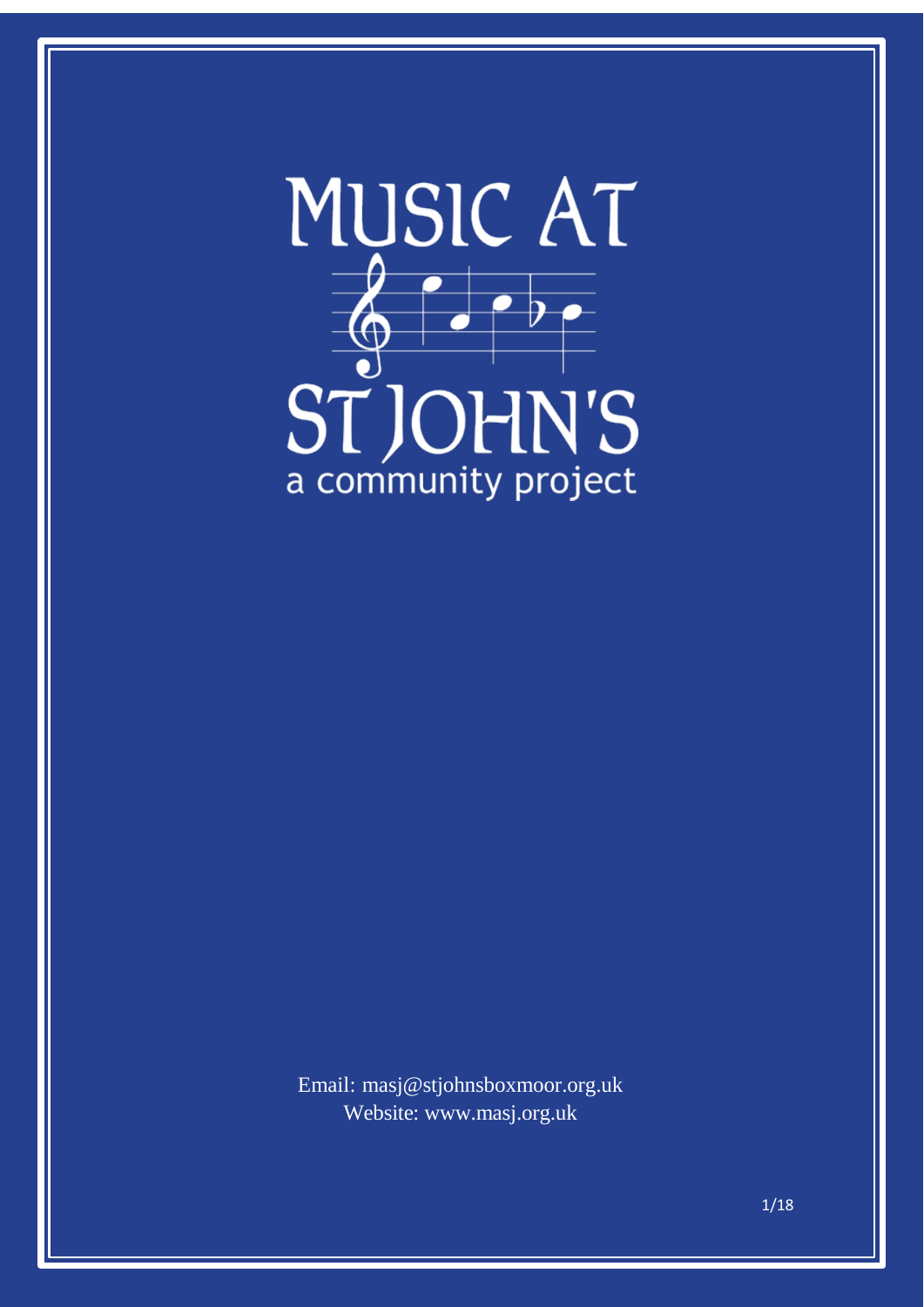

# **MUSIC AT ST JOHN'S BURSARY SCHEME**

#### **Music at St John's Ltd.**

c/o St John's Church, Boxmoor Station Road, HEMEL HEMPSTEAD Hertfordshire, HP1 1JY

Email: [masj@stjohnsboxmoor.org.uk](mailto:office@stjohnsboxmoor.org.uk) Website: [www.masj.org.uk](http://www.masj.org.uk/)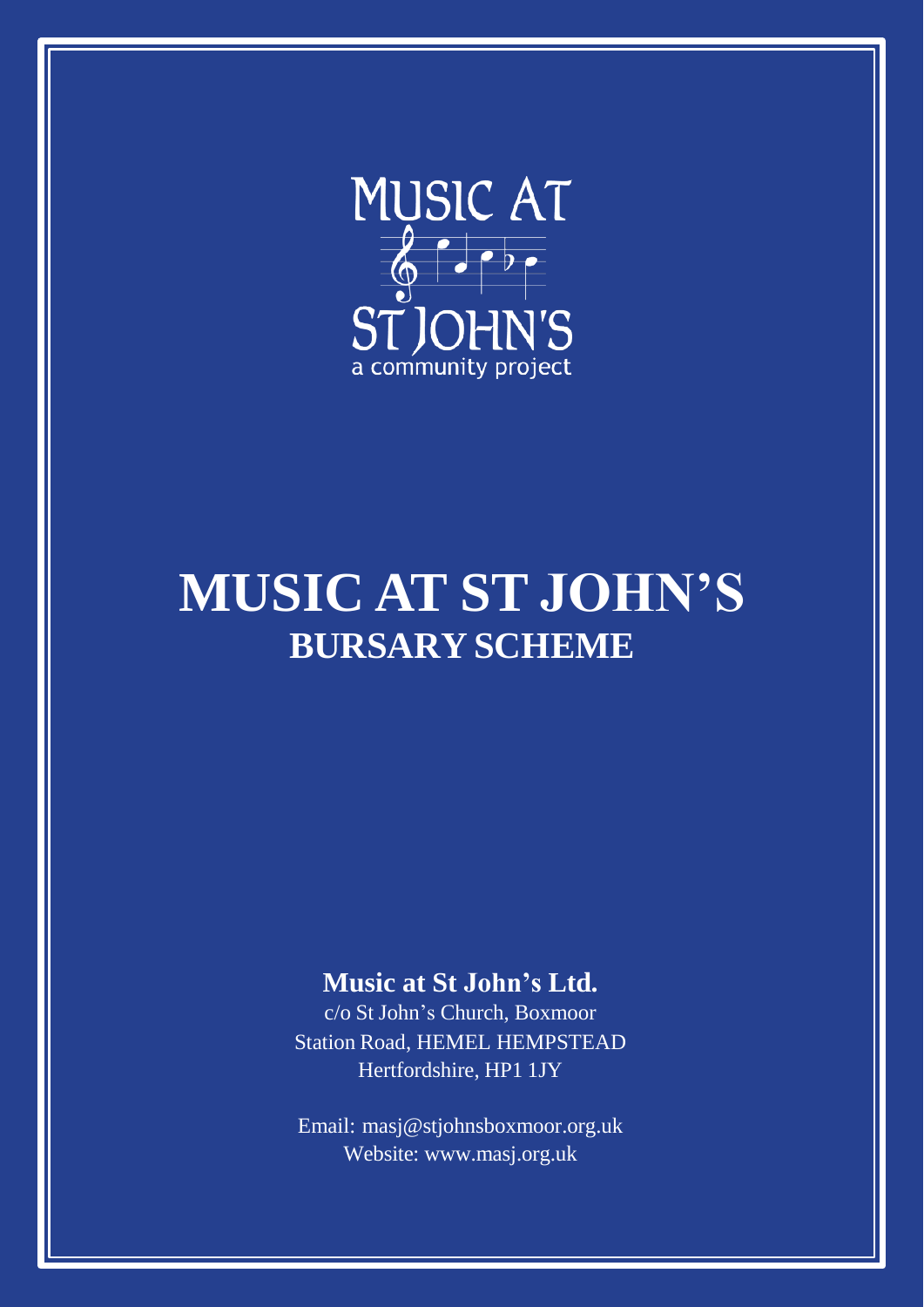## **MUSIC AT ST JOHN'S**

### *Bringing music to the heart of our local community*

Music at St John's Ltd. (MaSJ) is a registered charity dedicated to bringing quality music and the performing arts to the heart of our local community through:

offering opportunities for young musicians to perform in public

arranging concerts by established performers

providing a platform for local schools and musical organisations.

In an area lacking appropriate community venues, MaSJ actively encourages the use of St John's Church (which has wheelchair access) for events.

MaSJ also engages with local schools and with Dacorum Music School to educate young people and encourage their knowledge and love of music. Our UniSong events provide school children with a relaxed day of singing, and the UniSound events allow children from local schools to play a variety of instruments, in both cases ending with an informal concert for families and friends.

*"We had a really fascinating day singing together …"*

*"I never realised that making music could be such fun …"*

The WOOFYT, a simple functioning organ made of wood, valves, pipes and a pump, has visited St John's Church regularly to demonstrate the science behind an organ to children from local schools.

MaSJ has created a bursary scheme to offer financial support to young people in their musical journey. Details are given on the next page.

If you would like to support our work by sending a donation or joining the Friends of Music at St John's, please see our separate leaflet or visit **[www.masj.org.uk](http://www.masj.org.uk/)**, where details of our current programme can also be found.